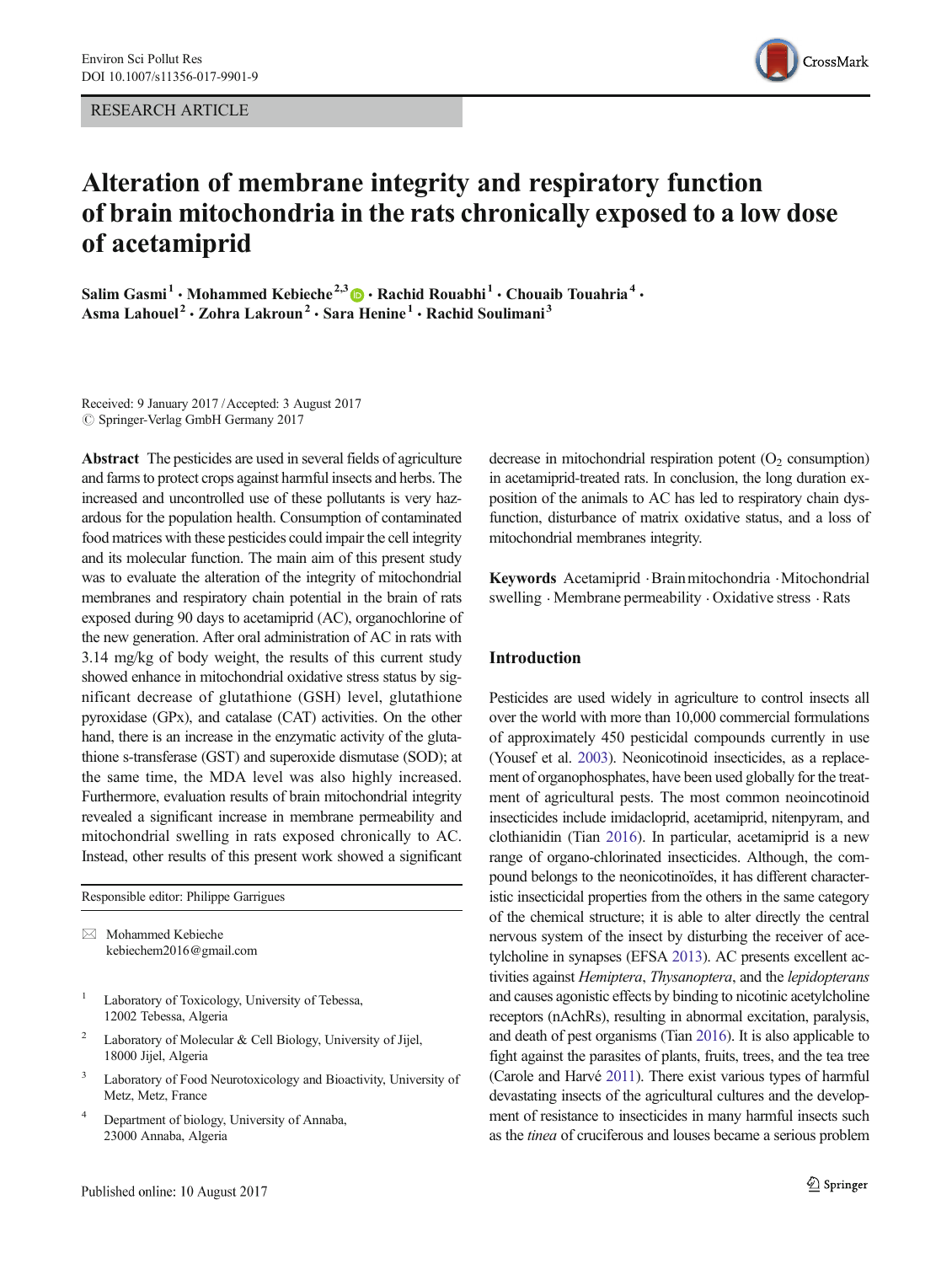during the last years. Moreover, pest-destroying fight plans by this pesticide could be a harmful danger to the environment (Nawaza et al. [2015\)](#page-6-0). The acute AC toxicity per oral way is approximately 200 mg/kg by the value of  $LD_{50}$  (Testud [2014](#page-6-0); Iwasa et al. [2004](#page-5-0)). The brain is particularly vulnerable to the oxidative damage because of its richness of peroxidable fatty acid, its high-energy requests and its relatively weak antioxidant power (Carole and Harvé [2011\)](#page-5-0). This irreversible molecular damage is the first cause of the neurodegenerative diseases (Adams et al. [1990](#page-5-0)). Moreover, the mitochondria are the energy centers in the cell, the form of energy in these factories is the ATP provided by the degradation of cellular fuels, and the reactions of energy in these organelles produce a physiologic quantity of free radicals (Çavas [2014\)](#page-5-0). When abnormalities enhanced in mitochondria, the free-radical elements become etiologic factor in neurodegenerative diseases process, through a loss of mitochondrial function and apoptosis signaling pathway initiated by opening of mitochondrial permeability transition pores (mPTP) that leads at the end to cell death (Seaton and Mursdenf [1996\)](#page-6-0). Pesticide exposure can occur directly during production process or professional use and intoxicate general population. In the first case, intoxicated users with this pesticide are addressed through professional medical services or specialized detoxification centers. However, exposure of the general population to these toxics at low doses via food matrices remains without any serious impact study. Indeed, the few studies on this subject did not provide a clearer understanding about the relationship between neonicotinoïdes, for example, and the etiology of certain diseases such as metabolic and neurodegenerative diseases, reproductive dysfunction, neurodevelopmental alterations, and cancer (Baldi et al. [2013\)](#page-5-0). Many previous studies have shown that acetamiprid is neurotoxic in acute or chronictreated animals at low doses, by disturbing locomotive activity and learning and memorizing function (El Hassani et al. [2008](#page-5-0); Mandal et al. [2015\)](#page-6-0). So in view of the lack of fundamental research on this subject, it was important to curry out some experimental studies and a review of certain risks associated to acetamiprid exposition in a living organism. The objective of the current work was to study various aspects of the brain mitochondria toxicities in rats exposed for a long duration to acetamiprid at low dose of 3.14 mg/kg, equivalent to  $1/60$  of  $LD_{50}$  in rats (Testud [2014](#page-6-0); Chakroun et al. [2016\)](#page-5-0).

### Materials and methods

# Chemicals

pesticide was dissolved in distilled water and prepared in sufficient amount for a daily administration during 6 months. The majority of chemicals used in the present study were procured from Sigma Aldrich, Germany.

#### Animal treatments

Twelve male white Wistar rats strain, weighing 220 to 240 g, were obtained from Pasteur Institute (Algeria). Upon arrival, the rats were housed, six per cage. Animals were maintained under a daily 12-h light/dark cycle at a constant temperature  $(22 \pm 2 \degree C)$ , a relative humidity of 55  $\pm$  10% and a free access to food and water. The rats were subjected to one period of 15 days for adaptation before the indicated treatments. In this study, the rats were divided into two groups of six rats each. All experimental assays were carried out in conformity with international guidelines for the care and use of laboratory animals. Approval number of the animal experiment (Code 01- 12-2015) was given also by Algerian Pasteur Institute, Algeria. Processing is carried out by the administration of the prepared solutions by gastric gavage using a probe attached to a syringe daily for 3 months.

- Control group (T) received 0.5 ml of distilled water
- Treated group with AC, receiving 3.14 mg/kg body weight daily during 90 days

#### Sacrifice of the animals and brain extraction

After 6 months of exposure, rats were sacrificed by decapitation after deep ether anesthesia; brains were removed quickly and cut in two parts, the first one was maintained in −80 °C for mitochondrial isolation and the proportioning of the matrix oxidative stress parameters (GSH, GST, CAT, GPx, and MDA), and the second part was used freshly to realize the mitochondrial integrity and function essays.

#### Brain mitochondria isolation and matrix preparation

The different brain areas are used for the extraction of the whole mitochondrial fractions as described by the method of Clayton and Doda ([2001](#page-5-0)) with slights modifications. Briefly, the tissues were washed in cold respiration buffer, pH 7.4 (50 mM Tris-HCl, 250 mM sucrose, 1 mM d-Ethyl Diamine Acetic Acid (EDTA), BSA 0.2%), then chopped and homogenized in three volumes of the same buffer and centrifuged at 3500 g for 10 min, then the pellet was re-centrifuged in the same conditions. Supernatants from the two centrifugations have been mixed and centrifuged at 15000 g for 20 min. The resultant pellet has been washed twice with PB buffer (50 mM Ttis-HCl, 250 mM sucrose) pH 7.4 in the same conditions; resultants mitochondrial pellets were suspended in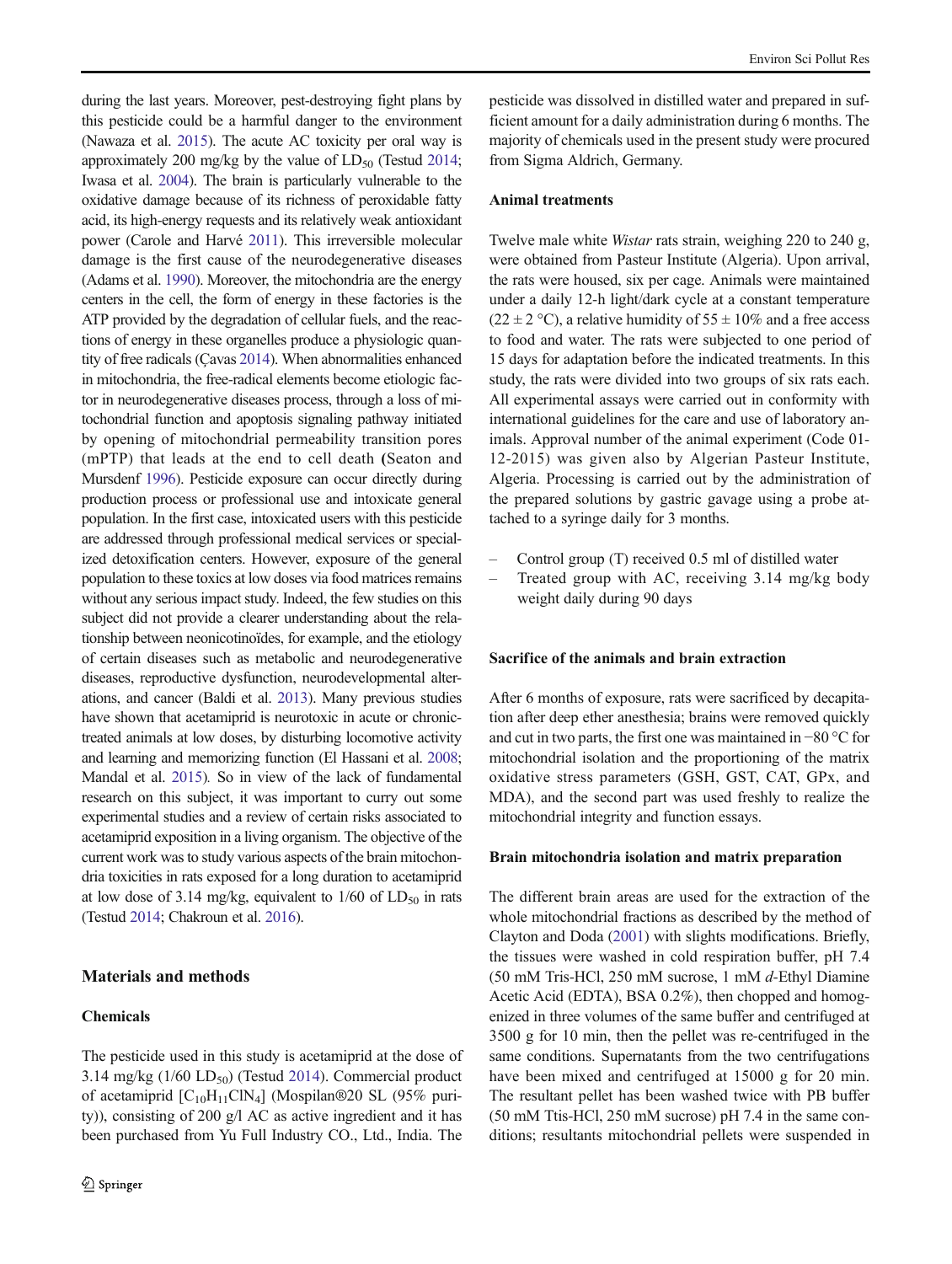300 μl of PB buffer and frozen at −20 °C until its ulterior use. Mitochondrial matrix was prepared from mitochondria suspensions by freezing and defrosting with repeated homogenization in order to burst mitochondria. After centrifugation at 10,000 g for 10 min, the supernatant was considered as the source of mitochondrial GSH, GPx, GST, CAT, SOD, and MDA.

#### Assessment of redox status markers in brain mitochondria

GSH The dosage of glutathione in mitochondria is carried out according to the process reported by Weckbercker and Cory [\(1988\)](#page-6-0). Briefly, 0.8 ml of brain tissue homogenate was added to 0.2 ml of a sulfosalicylic acid at 0.25% and the mixture was agitated freshly in order to eliminate proteins by centrifugation for 5 min at 1000 rpm. 0.5 ml of supernatant was added to 1 ml of Tris-HCl buffer + EDTA (0.02 M, pH 9.6). After agitation, 0.025 ml of DTNB (0.01 M) dissolved in methanol was added and the obtained mixture was incubated for 5 min at room temperature, after that, absorbance was recorded at 412 nm.

GPx Glutathione peroxidase activity was measured by the procedure of Flohe and Gunzler [\(1984\)](#page-5-0). Briefly, supernatant obtained after centrifuging 5% brain homogenate at 1500×g during 10 min followed by 10,000 $\times$ g for 30 min at 4 °C was used for GPx assay. One milliliter of reaction mixture was prepared which contained 0.3 ml of phosphate buffer (0.1 M, pH 7.4), 0.2 ml of GSH (2 mM), 0.1 ml of sodium azide (10 mM), 0.1 ml of  $H<sub>2</sub>O<sub>2</sub>$  (1 mM), and 0.3 ml of brain supernatant. The reaction was terminated by addition of 0.5 ml 5% TCA after 15 min of incubation at 37 °C. Tubes were centrifuged at  $1500 \times g$  for 5 min, and the supernatant was collected. 0.2 ml of phosphate buffer (0.1 M pH 7.4) and 0.7 ml of DTNB (0.4 mg/ml) was added to 0.1 ml of reaction supernatant. After mixing, absorbance was recorded at 420 nm.

GST The measurement of the activity of glutathion-Stransferase (GST) was evaluated according to the method of Habig et al. [\(1974\)](#page-5-0). Briefly, the homogenate is centrifuged at 14,000 rpm for 30 min and the recovered supernatant will be used as a source of enzymes. The dosage consists of reacting 200 μl of the supernatant with 1.2 ml of the mixture CDNB (1 mM), GSH (5 mM) [20.26 mg CDNB, 153.65 mg GSH, 1 ml ethanol, 100 ml phosphate buffer (0.1 M, pH 6)]. Absorbance readings are performed every 15 s for 1 min at a wavelength of 340 nm against a white tube containing 200 μl of distilled water replacing the amount of supernatant.

CAT The evaluation of catalase activity in brain mitochondria was carried out according to the method of Aebi ([1984](#page-5-0)). Briefly, 780 μl (100 mM) of phosphate buffer pH 7.4 and 200 μl d'H2O2 (500 mM) freshly prepared was added to 20 μl of matrix supernatant. The  $H_2O_2$  decomposition rate was followed by monitoring absorption at 240 nm. One unit of CAT activity is defined as the amount of enzyme required to decompose 1 μmol of hydrogen peroxide in 1 min. The enzyme activity was expressed as micromole of  $H_2O_2$  consumed/min/mg protein.

SOD The enzymatic activity of superoxide dismutase (SOD) in brain mitochondria was assessed by the method of Beauchamp and Fridovich [\(1971\)](#page-5-0). For that, 50 μl of matrix fraction was added to a mixture composed of 2 ml of the reactive medium (sodium cyanide 10-2 M, solution of NBT at  $1.76 \times 10-4$  M, EDTA 66 mmol, methionine 10-2 M, riboflavin 2 μmol, pH 7.8). This mixture was exposed to light of a 15 W lamp for 30 min to induce the photoreaction of riboflavin. Reduction of NBT into formozan gave a blue color. The color was measured by spectrophotometer at 560 nm. The enzymatic activity is calculated in terms of international unit per milligrams of proteins.

MDA The assessment of the MDA levels in mitochondria matrix was carried out according to the method of Esterbauer et al. [\(1992\)](#page-5-0). One hundred twenty-five microliter of supernatant was homogenized by sonication with 50 μl of PBS, 125 μl of trichloroacetic acid-butylhydroxytoluene (TCA-BHT) in order to precipitate proteins and then centrifuged (1000 g, 10 min, and 4 °C). Then, 200  $\mu$ l of supernatant was mixed with 40 μl of HCl (0.6 M) and 160 ml of TBA dissolved in Tris and then the mixture was heated at 80 °C for 10 min. The absorbance of the resultant supernatant was obtained at 530 nm.

The mitochondrial protein concentration was measured by the method of Bradford [\(1976\)](#page-5-0) and used beef serum albumin (BSA) as a standard.

# Evaluation of swelling, permeability, and mitochondrial respiration

Assessment of mitochondrial swelling was carried out according to the method of Kristal et al. [\(1996\)](#page-5-0) and modified by Farhi ([2015](#page-5-0)). Briefly, after mitochondria extraction from fresh tissues of the rats' brains at 4 °C, equal volumes were distributed in quartz cells and the absorbance is monitored spectrophotometrically at 540 nm. The decrease in absorbance indicates the increase of mitochondrial swelling.

The estimation of the mitochondrial permeability was carried out using the method of Farhi ([2015](#page-5-0)) which is based on the rate of the mitochondrial size variation after the entrance of the calcium that is added to mitochondrial fresh suspension. This increase in mitochondrial size was monitored by the absorbance reading every 30 s at 540 nm wavelength during 3 min to thus allowing establishing a kinetic curve of the loss of mitochondrial membrane potential.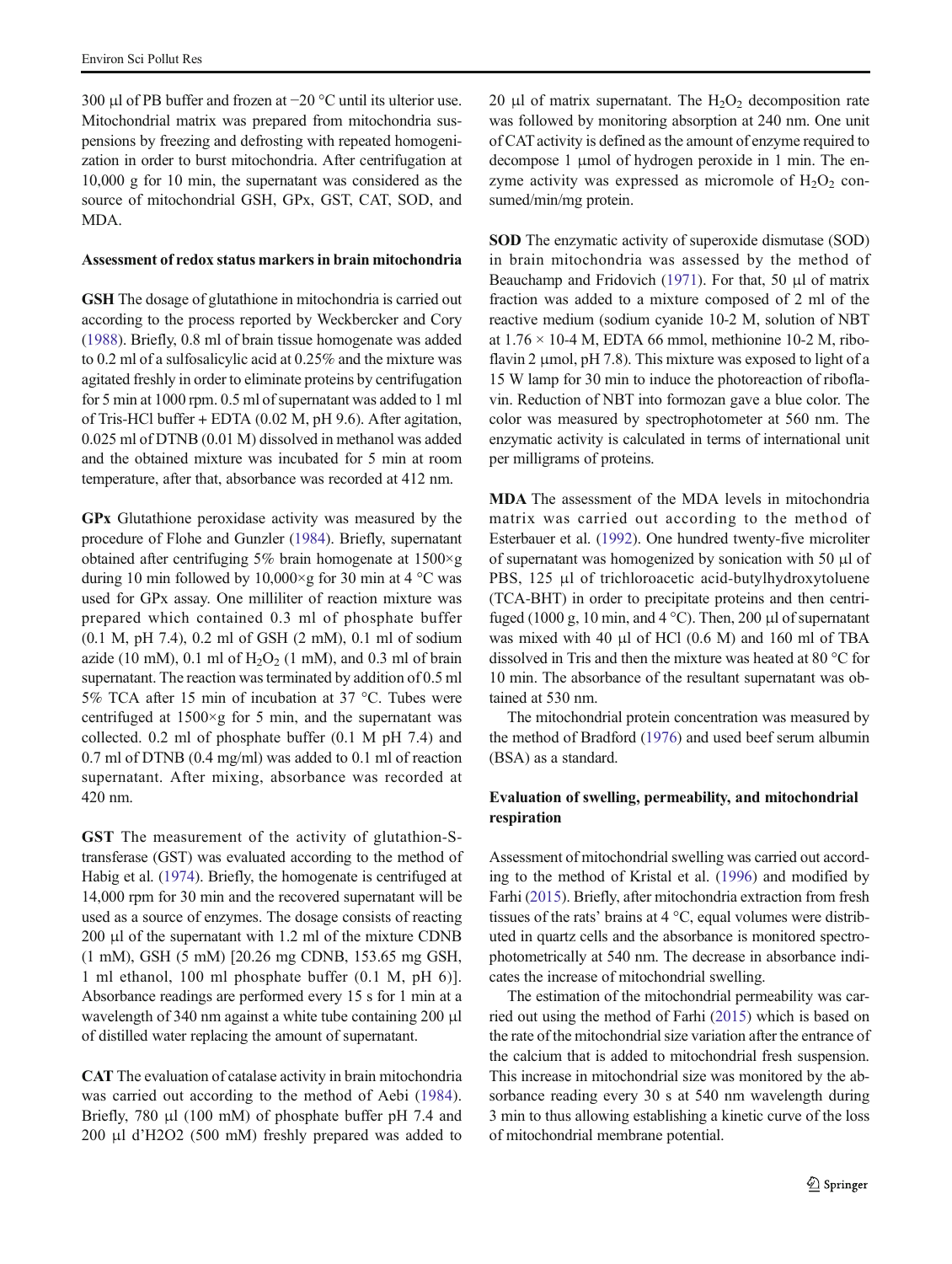Mitochondrial respiration was estimated as oxygen consumption using an Oxygraph (Hansatech®, Germany) according to the method described by Henin et al. ([2016](#page-5-0)).

## Data analysis

The statistic analysis was carried out using software MINITAB (version 17.1). For obtained charts and histograms, the office Excel 2016 was used. The results are expressed as mean  $\pm$  SEM of six rats in each group, and the differences were considered significant with  $0.05 \ge p \ge 0.01$ , highly significant when  $0.01 \ge p \ge 0.001$ , and very highly significant when  $p < 0.001$  (P threshold of significance).

# **Results**

#### Oxidative stress status of matrix mitochondria

The results of assessment of the different markers of matrix mitochondria redox status in brain rats after long duration acetamiprid exposure at the dose of 3.14 mg/kg body weight are shown in Table 1. GSH, such as an important antioxidant tripeptide in brain mitochondria, has shown a highly significant ( $p = 0.002$ ) reduction in AC-treated group compared to the normal group. At the same time, the Table 1 showed a significant increase ( $p = 0.024$ ) in the enzymatic activity of the matrix GST following a chronic exposition of the rats to acetamiprid in comparison with the control group. In addition, GPx activity, as a key antioxidant enzyme which could regulate the level of the ROS in mitochondria matrix, has been decreased with highly significant manner ( $p = 0.0059$ ), (Table 1) in AC-treated rats comparing with the normal group. A very highly significant decrease  $(p = 0.001)$  appeared in brain mitochondrial CAT activity in AC-treated group in comparison to those non-AC-treated rats. On the other hand, the activity of SOD enzyme was highly significantly  $(p = 0.021)$ increased after 90 days of exposure to acetamiprid when compared to the control group. Levels of MDA were assessed in brain mitochondria of the whole brain in rats in order to show the impact of oxidative stress produced by acetamitrid on lipid compounds. MDA values were significantly increased

 $(p < 0.01)$  in brain mitochondria of the AC-treated rats compared to control (Table 1).

# Evaluation of swelling, permeability, and mitochondrial respiration

The toxicological results of acetamiprid on mitochondrial integrity and function parameters (swelling, permeability, respiration) are shown in Table [2.](#page-4-0) As regards the evaluation of mitochondrial swelling, the results of the present study showed a significant increase ( $p \leq 0.0023$ ) in mitochondria swelling, which is directly proportional to the absorbance values, when the rats were exposed to AC for a long duration at the dose of 3.14 mg/kg body weight in comparison to control group.

On the other hand, the assessment of mitochondrial permeability was calculated as the change of mitochondrial size during 180 s, following the addition of calcium to mitochondrial suspension. The results of this essay are represented by a kinetic curve (Table [2\)](#page-4-0) which demonstrated a significant difference between AC-treated group and normal group with significance degree of  $p$ .

Regarding the evaluation of respiratory function of brain mitochondria, the results highlighted a significant decrease in oxygen consumption rate in AC-treated rats comparing to those non-AC-exposed animals (Table [2](#page-4-0)).

#### Discussion

The neonicotinoids have unique physical and toxicological properties compared to earlier classes of organic insecticides. The free radicals are very reactive and can attack, if they are not destroyed, various targets such as proteins, DNA, and especially the fatty acids polyunsaturated (Sauer [2014](#page-6-0); Pasteur [2013](#page-6-0)) and could be even more destructive for cell architecture (Rouabhi et al. [2015](#page-6-0); Johnson and Weinberg [1993](#page-5-0)). The aim of this present study was to investigate the effect of chronic acetamiprid exposure on redox homeostasis unbalance in brain mitochondria in rats and its implication on mitochondrial membrane integrity and function. Indeed, oxidative stress is one of the main common toxicity mechanisms between many

Table 1 Variation of mitochondrial oxidative stress parameters in rats' brain under the effect of acetamiprid chronic exposure at the dose of 3.14 mg/kg body weight

|         | GSH                 | GST               | GPx                 | <b>CAT</b>            | <b>SOD</b>         | <b>MDA</b>         |
|---------|---------------------|-------------------|---------------------|-----------------------|--------------------|--------------------|
|         | nmol/mg             | Pmol/min/mg       | nmol/min/mg         | mmol/min/mg           | U/mg               | nmol/mg            |
| Control | $35.171 \pm 1.63$   | $71.19 \pm 2.50$  | $64.80 \pm 6.08$    | $155.72 \pm 2.40$     | $12.23 \pm 2.65$   | $0.59 \pm 0.03$    |
| AC      | $26.89 \pm 3.219**$ | $81.48 \pm 6.80*$ | $51.10 \pm 8.82$ ** | $135.48 \pm 1.96$ *** | $23.44 \pm 3.5$ ** | $0.82 \pm 0.04***$ |

Each value is expressed as mean  $\pm$  standard deviation, we use Student test. Batch Compare treated with acetamiprid compared to control group. ( $p \le 0.05$ ) significant (\*), ( $p \le 0.01$ ) highly significant (\*\*), ( $p \le 0.001$ ) very highly significant (\*\*\*),  $p > 0.05$  not significant (ns)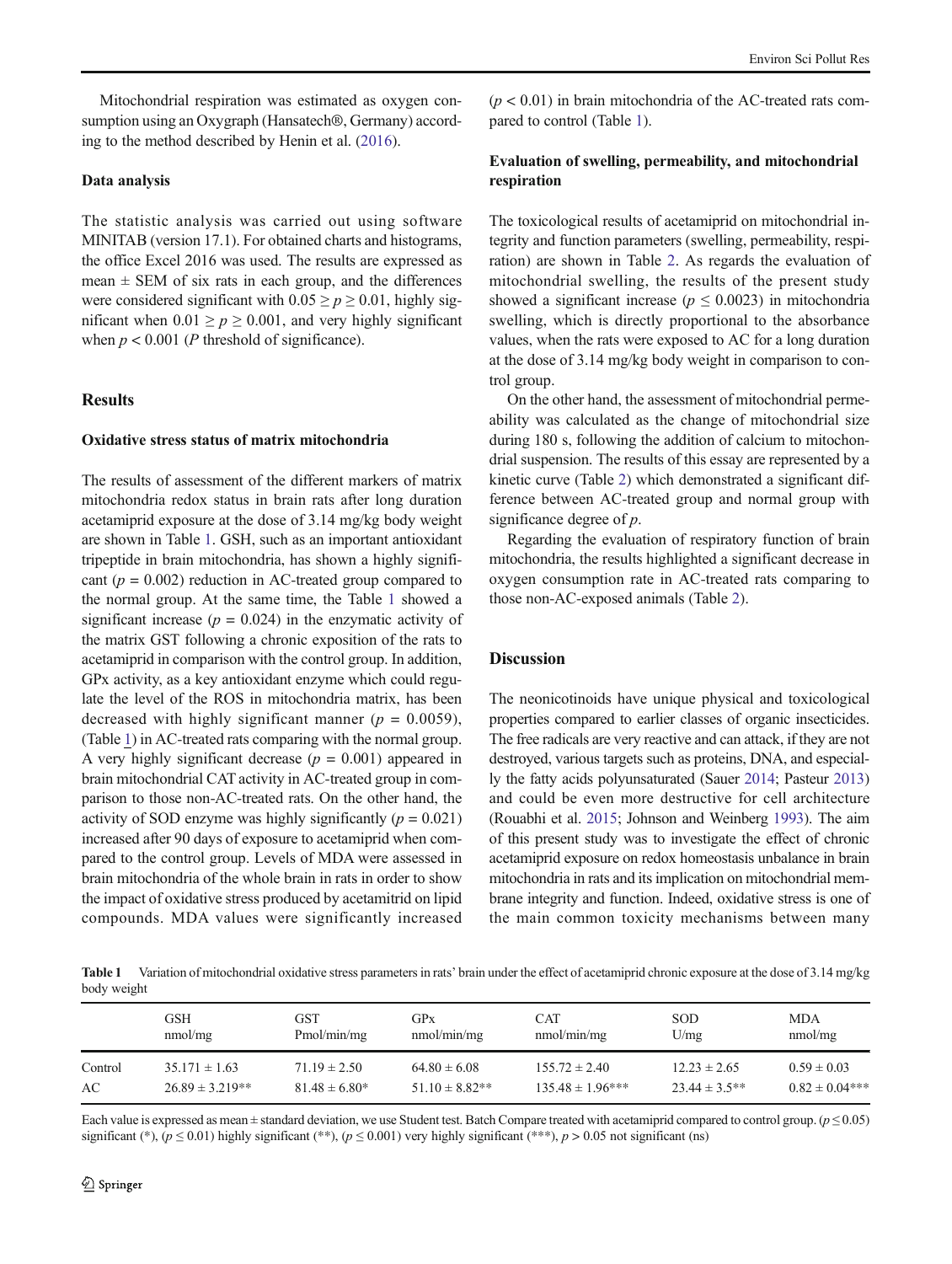| Table 2       | Change of mitochondrial swelling, respiration, and permeability in the brain of control rats and treated after 90 days of treatment |                                                |                                                      |  |  |
|---------------|-------------------------------------------------------------------------------------------------------------------------------------|------------------------------------------------|------------------------------------------------------|--|--|
|               | Mitochodrial swelling as (optic density)                                                                                            | Mitochondrial respiration as $O_2$ consumption | Mitochondrial permeability as $(\Delta OD/\Delta t)$ |  |  |
| Control<br>AC | $75.45 \pm 0.027$<br>$0.33 \pm 0.038$ **                                                                                            | $6.33 \pm 1.04$<br>$3.16 \pm 0.90$ ***         | $0.215 \pm 0.33$<br>$0.295 \pm 0.029***$             |  |  |

<span id="page-4-0"></span>Table 2 Change of mitochondrial swelling, respiration, and permeability in the brain of control rats and treated after 90 days of treatment

Each value is expressed as mean  $\pm$  standard deviation, we use Student test. Batch Compare treated with acetamiprid compared to control group. ( $p \le 0.05$ ) significant (\*), ( $p \le 0.01$ ) highly significant (\*\*), ( $p \le 0.001$ ) very highly significant (\*\*\*),  $p > 0.05$  not significant (ns)

pesticides and persistent substances (Lukaszewicz-Hussain [2008](#page-6-0)). In the current study, the mitochondrial matrix preparation from the brain of rats treated with acetamiprid showed significant decrease in mitochondria GSH uptake. GSH depletion can enhance oxidative stress and may increase the levels of excitotoxic molecules; both types of action can initiate a loss in mitochondrial function and its integrity susceptible to induce apoptosis signaling pathway in distinct neuronal populations (Jaswinder and Christopher [1997;](#page-5-0) Di Monte and Lavasan, [2002](#page-5-0); Uttara et al. [2009](#page-6-0)).

In this study, because of their high reactivity and short life, the ROS have been analyzed indirectly in vivo by measuring the changes in antioxidases including GST, GPx, CAT, and SOD. Reduced activity of GPx and CAT was observed in mitochondria when acetamiprid was administered to rats. This abnormality in the rate of different antioxidants might have resulted from intense ROS generation induced by acetamiprid administration in brain mitochondria, which in turn might have caused an increase in malondialdehyde, as a result of enhanced lipid peroxidation (Silva and Gammon [2009\)](#page-6-0). Indeed, reduction in the GPx activities and CAT to increase  $H_2O_2$  and to produce radical OH $\degree$  in the mitochondrion (Cory-Slechta et al. [2005;](#page-5-0) Banerjee et al. [2001\)](#page-5-0). Thus, the reduction in activity of GPx is due mainly to a hydrogen peroxide overproduction and the decrease of GSH after xenobiotics intoxication (Gasmi et al. [2016](#page-5-0); Bourbia [2013](#page-5-0); Kebieche et al. [2009](#page-5-0)). Thus, environmental toxicants can directly attack the mitochondria inducing the generation of ROS, which can further induce the depletion of antioxidant defenses and mediate other oxido-reduction reactions that could promote mitochondrial damage and depletion of antioxidant molecular systems in the brain cell (Lakroun et al. [2015](#page-5-0); Franco et al. [2009](#page-5-0)). The increase accumulation of ROS which exert a direct damage upon brain mitochondria (Shi et al. [2004;](#page-6-0) Assefa et al. [2005](#page-5-0)) and the lipid peroxidation which is recorded in this study, by enhancing MDA rate and impairing consequently mitochondrial metabolism and mitochondrial pore transition permeability (MPTP). However, the activity of both SOD and GST has contrary increased in mitochondria matrix in AC-treated rats comparing to the normal group. Therefore, the SOD enhancing activity could be explained by the necessity to offset superoxide overproduction in brain mitochondria AC-treated rats, at the same time; however, it

should be noticed that the increase in the expression of the GST is generally observed when the cell is stressed (Di Monte et al. [1992\)](#page-5-0). The results of our study are in agreement with preceding studies, which revealed that the exposure to xenobiotics belonging to the same family can induce the activity of GST (Lahouel et al. [2016;](#page-5-0) Bourbia [2013;](#page-5-0) Chen and Ahn [1998](#page-5-0)). Indeed, the results of the present study showed an increase in mitochondria swelling and membrane permeability in the acetamiprid-treated rats, probably induced by MPTP induction mediated by ROS-generation. Several authors have reported that apoptosis induced by environmental toxicants is widely associated with alterations in oxidative stress homeostasis which includes both the depletion of antioxidant defenses the increase accumulation of ROS which exert a direct damage upon brain mitochondria (Shi et al. [2004](#page-6-0); Assefa et al. [2005](#page-5-0); Baltazar et al. [2014\)](#page-5-0). In addition, the results of the current study have revealed a significant loss in mitochondrial respiratory function in intoxicated rats by the pesticide. When antioxidant defense systems are insufficient to compensate pro-oxidant state, the excessive ROS interact with phospholipids and proteins of mitochondrial membranes, resulting the opening of permeability transition pores, dissipation of membrane potential that could damage mitochondrial ultrastructure and subsequent release of cytochrome-c. Knowing that cytochrome-c is imperative for respiratory chain reactions (RCR) in brain mitochondria, this may be the cause of a fall in oxygen consumption monitored in the present study. Outsourcing of this cytochrome from brain mitochondria to the cytosol is considered an apoptosis-inducing factor (Franco and Cidlowski, [2009](#page-5-0); Gao et al. [2014](#page-5-0); Morris and Berk [2015\)](#page-6-0). In addition, there is a relationship between mitochondrial dysfunction which is usually mediated by overproduction of  $O_2^$ and membrane potential collapse (Morris and Berk [2015;](#page-6-0) Lakroun et al. [2015\)](#page-5-0). RCR, known as a crucial index of mitochondrial respiratory function, has reflected a fall in its oxygen consumption rate and thus the efficiency of its function.

# **Conclusion**

At the end, we can conclude that the long duration exposure to low dose of acetamiprid generated many toxic effects on the whole brain of rats. Enzymatic and non-enzymatic defense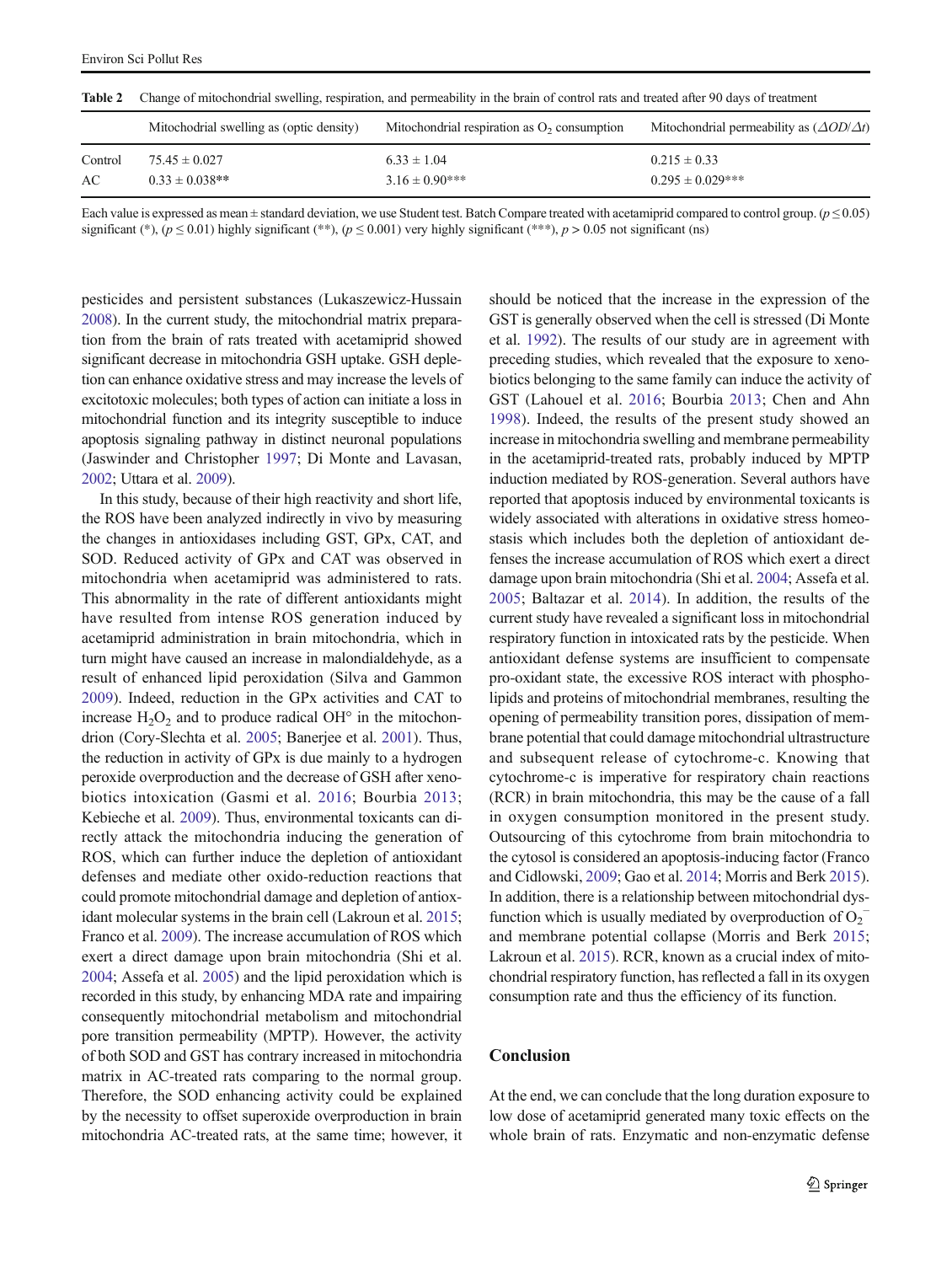<span id="page-5-0"></span>systems have been impaired to produce abnormalities in brain mitochondria compared to non-acetamiprid-treated rats such as an important unbalance of oxidative stress homeostasis in brain mitochondria matrix, mitochondria swelling, membrane permeability disequilibrium, and inhibition of mitochondrial respiration, indicating the loss of functional and structural integrity of brain cell and mitochondria. These alterations could likely lead to cell death and thus be the etiological factor of neurodegenerative diseases.

#### References

- Adams J, Vorhees CV, Middaugh LD (1990) Developmental neurotoxicity of anticonvulsants: human and animal evidence on phenytoin. Neurotoxicol Teratol 12:203–214
- Aebi (1984) Catalase in vivo, methods in enzymology, vol 105. Academic Press, Orlando, pp 121–126
- Assefa Z, Van Laethem A, Garmyn M, Agostinis P (2005) Ultraviolet radiation induced apoptosis in keratinocytes: on the role of cytosolic factors. Biochim Biophys Acta 1755:90–106
- Baldi I, Bouvier G, Cordier S, Coumoul X, Elbaz A, Gamet-Payrastre L, Lebailly P, Multigner L, Rahmani R, Spinosi J, Van Maele-Fabry G (2013) Pesticides. Effets sur la santé. Synthèse et recommandations. Expertise collective. INSERM. Paris, France, p 146
- Baltazar MT, Dinis-Oliveira RJ, de Lourdes BM, Tsatsakis AM, Duarte JA, Carvalho F (2014) Pesticides exposure as etiological factors of Parkinson's disease and other neurodegenerative diseases—a mechanistic approach. Toxicol Lett 230:85–103
- Banerjee BD, Seth V, Rs A (2001) Pesticide-induced oxidative stress: perspectives and trends. Environ Health 16:1–40
- Beauchamp C, Fridovich I (1971) Assay of superoxide dismutase. Anal Biochem 44:276–287
- Bourbia S (2013) Évaluation de la toxicité de mixtures de pesticides sur un bio-indicateur de la pollution des sols Helix aspersa, Doctorat Thesis. Univ Annaba pp177
- Bradford M (1976) A rapid and sensitive method for the quantities of microgram quantities of protein utilizing the principle of protein-dye binding. Anal Biochem 72:248–254
- Carole I, Harvé Q (2011) Désordres métaboliques et réanimation: de la physiopathologie au traitement. Berlin Heidelbeng. New York. ISBN-13: 978–2–287-99026-7.522
- Çavas TN (2014) Effects of fullerenol nanoparticles on acetamiprid induced cytoxicity and genotoxicity in cultured human lung fibroblasts. Pests Biochem Physiol 114:1–7 7
- Chakroun S, Ezzi L, Grissa I, Kerkeni E, Neffati F, Bhouri R, Sallem A, Najjar MF, Hassine M, Mehdi M, Haouas Z, Ben-Cheikh H (2016) Hematological, biochemical, and toxicopathic effects of subchronic acetamiprid toxicity in Wistar rats. Environ Sci Pollut Res. doi:[10.](http://dx.doi.org/10.1007/s11356-016-7650-9) [1007/s11356-016-7650-9](http://dx.doi.org/10.1007/s11356-016-7650-9)
- Chen X, Ahn DU (1998) Antioxidant activities of six natural phenolics against lipid oxidation induced by  $Fe<sup>2+</sup>$  or ultraviolet light. JAOCS 75(12):1717–1721
- Clayton D.A. and J.N. Doda, Isolation of mitochondria from cells and tissues. In: Spector DL, Goldman R, Leinwand L (eds) Cells: A laboratory manual. Sci Press, Beijing, China, pp 356–361
- Cory-Slechta D, Thiruchelvam M, Ek R, Bk B, Brooks A (2005) Developmental pesticide exposures and the Parkinson's disease phenotype. Birth Defects Res A Clin Mol Teratol 73:136–139
- Di Monte DA, Lavasani M (2002) Manning-bog ab environmental factors in Parkinson's disease. Neurotoxicology 23:487–502
- Di Monte DA, Chan P, Sandy MS (1992) Glutathione in Parkinson's disease: a link between oxidative stress and mitochondrial damage? Ann Neurol 32(S1):S111–S115
- EFSA (2013) Scientific opinion on the developmental neurotoxicity potential of acetamiprid and imidacloprid. EFSA J 11(12):3471
- El Hassani, Dacher M, Gary V, Lambin M, Gauthier M, Armengaud C (2008) Effects of sublethal doses of acetamiprid and thiamethoxam on the behavior of the honeybee. Arch Environ Contam Toxicol 54: 653–661. doi[:10.1007/s00244-007-9071-8](http://dx.doi.org/10.1007/s00244-007-9071-8)
- Esterbauer H, Gebicki J, Puhl H, Jungens G (1992) The role of lipid peroxidation and antioxidants in oxidative modification of LDL. Biol Med 13:341
- Farhi S (2015) Neurotoxicity study of cadmium on oxidative stress parameters and the protective effect of selenium on this toxicity in rabbits. University Thesis. Trace Elem Med Biol 29:104–10
- Flohe, Gunzler (1984) Analysis of glutathione peroxidase. Methods Enzymol 105:114–121
- Franco R, Cidlowski JA (2009) Apoptosis and glutathione: beyond an antioxidant. Cell Death Differ 16:1303–1314
- Franco R, Sanchez-Olea R, Reyes-Reyes EM, Panayiotidis MI (2009) Environmental toxicity, oxidative stress and apoptosis: menage a trois. Mutat Res 674:3–22
- Gao C, Chen X, Juan LJ, Tang Y, Liu L, Chen S, Yu H, Liu L, Yao P (2014) Myocardial mitochondrial oxidative stress and dysfunction in intense exercise: regulatory effects of quercetin. Eur J Appl Physiol 114:695–705
- Gasmi S, Rouabhi R, Kebieche M, Salmi A, Boussekine S, Toualbia N, Taib C, Henine S, Bouteraa Z, Djabri B (2016) Neurotoxicity of acetamiprid in male albino rats and the opposite effect of quercetin. Biotechnol Ind J 12(7):113
- Habig WH, Pabst MJ, Jakoby WB (1974) Glutathione s-transferases. The first enzymatic step in mercapturic acid formation. Biol Chem 249: 7130–7139
- Henin S, Rouabhi R, Gasmi S, Amrouche A, Abide A, Salmi A, Toualbia N, Taib C, Bouteraa Z, Chenikher H, Boussekine S, Kebieche M, Aouimeur M (2016) Oxidative stress status, caspase 3, stromal enzymes and mitochondrial respiration and swelling of Paramecium Caudatum in responding to the toxicity of Fe3O4 nanoparticles. Environ Health Sci 8(2):161–167
- Iwasa T, Motoyama N, Ambrose JT, Roe MR (2004) Mechanism for the differential toxicity of neonicotinoid insecticides in the honey bee, Apis mellifera. Crop Prot 23:371–378
- Jaswinder SB, Christopher AS (1997) Neurodegenerative disorders in humans: the role of glutathione in oxidative stress-mediated neuronal death. Brain Res Rev 25:335–358
- Johnson KJ, Weinberg JM (1993) Postischemic renal injury due to oxygen radicals. Curr Opin Nephrol Hypertens 2(4):625–35
- Kebieche M, Lakroun Z, Lahouel M, Bouayed J, Meraihi Z, Souliman R (2009) Evaluation of epirubicin-induced acute oxidative stress toxicity in rat liver cells and mitochondria, and the prevention of toxicity through quercetin administration. Exp Toxicol Pathol 61:161– 167
- Kristal BS, Park BK, Yu BP (1996) 4-hydroxynonénal est un puissant inducteur de la transition de perméabilité mitochondriale. Biol Chem 271:6033–6038
- Lahouel A, Kebieche M, Lakroun Z, Rouabhi R, Fetoui H, Chtourou Y, Zama D, Soulimani R (2016) Nurobehavioral deficits and brain oxidative stress induced by chronic low dose exposure of persistent organic pollutants mixture in adult female rat. Environ Sci Pollut Res. doi[:10.1007/s11356-016-6913-9](http://dx.doi.org/10.1007/s11356-016-6913-9)
- Lakroun Z, Kebieche M, Lahouel A, Zama D, Soulimani R (2015) Oxidative stress and brain mitochondria swelling induced by endosulfan and protective role of quercetin in rat. Environ Sci Pollut Res. doi:[10.1007/s11356-014-3885-5](http://dx.doi.org/10.1007/s11356-014-3885-5)